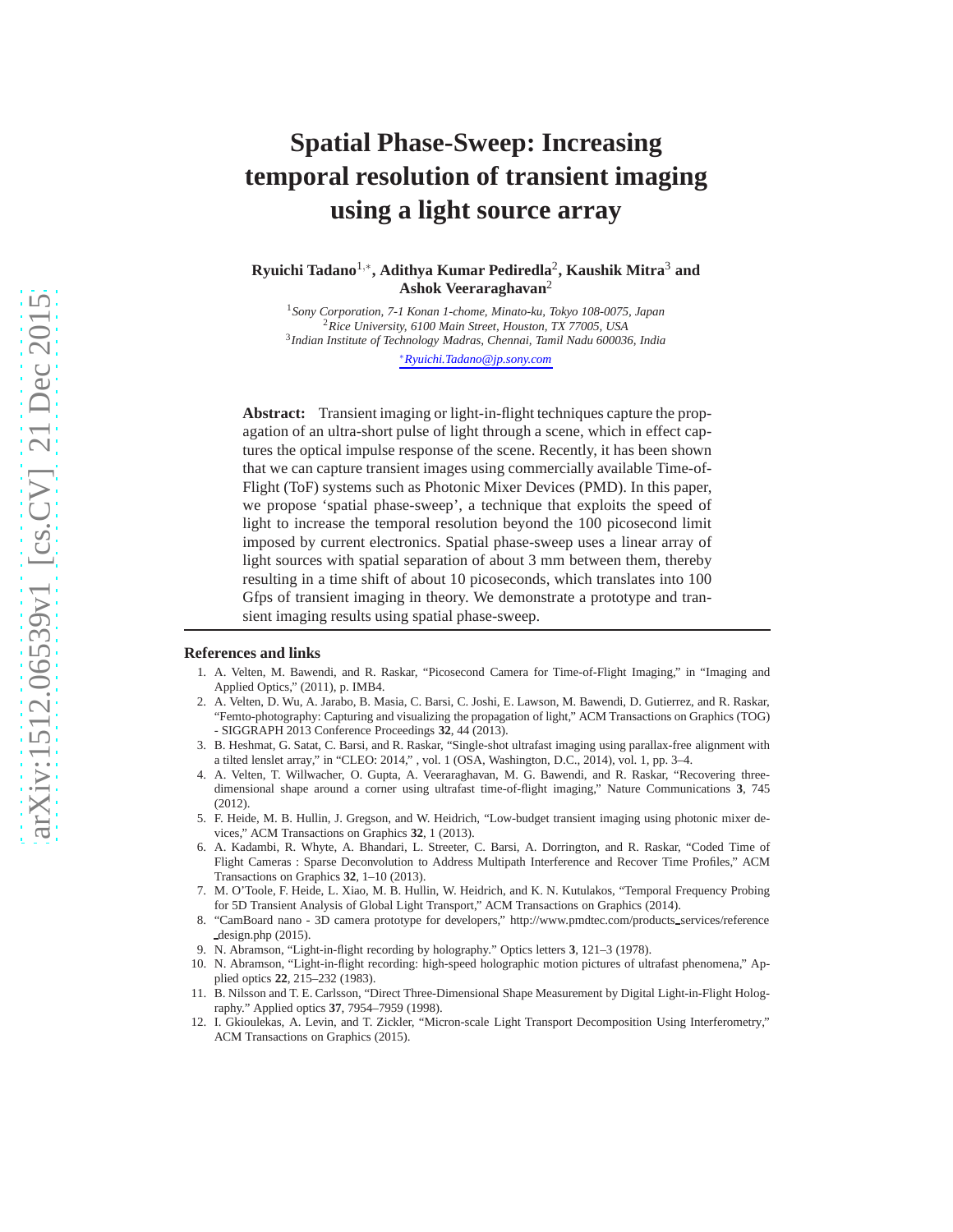- <span id="page-1-0"></span>13. L. Gao, J. Liang, C. Li, and L. V. Wang, "Single-shot compressed ultrafast photography at one hundred billion frames per second," Nature **516**, 74–77 (2014).
- <span id="page-1-1"></span>14. F. Heide, L. Xiao, A. Kolb, M. B. Hullin, and W. Heidrich, "Imaging in scattering media using correlation image sensors and sparse convolutional coding," Optics Express **22**, 26338 (2014).
- <span id="page-1-2"></span>15. R. Tadano, A. K. Pediredla, and A. Veeraraghavan, "Depth Selective Camera: A Direct, On-chip, Programmable Technique for Depth Selectivity in Photography," The IEEE International Conference on Computer Vision (ICCV) (Submitted) .
- <span id="page-1-3"></span>16. M. Tobias, K. Holger, F. Jochen, A. Martin, and L. Robert, "Robust 3D Measurement with PMD Sensors," Range Imaging Day, Zürich 7, 8 (2005).
- 17. R. Lange, P. Seitz, A. Biber, and S. Lauxtermann, "Demodulation pixels in CCD and CMOS technologies for time-of-flight ranging," Proceedings of SPIE **3965**, 177–188 (2000).
- 18. R. Lange and P. Seitz, "Solid-state time-of-flight range camera," IEEE Journal of Quantum Electronics **37**, 390– 397 (2001).
- 19. R. Schwarte, "New electro-optical mixing and correlating sensor: facilities and applications of the photonic mixer device (PMD)," Proceedings of SPIE **3100**, 245–253 (1997).
- <span id="page-1-4"></span>20. R. M. Conroy, A. a. Dorrington, R. Künnemeyer, and M. J. Cree, "Range imager performance comparison in homodyne and heterodyne operating modes," Proc. SPIE 7239, Three-Dimensional Imaging Metrology, 723905 (January 19, 2009) **7239**, 723905–723905–10 (2009).
- <span id="page-1-5"></span>21. B. Büttgen and P. Seitz, "Robust optical time-of-flight range imaging based on smart pixel structures," IEEE Transactions on Circuits and Systems I: Regular Papers **55**, 1512–1525 (2008).
- <span id="page-1-6"></span>22. R. Z. Whyte, A. D. Payne, A. a. Dorrington, and M. J. Cree, "Multiple range imaging camera operation with minimal performance impact," Image (Rochester, N.Y.) **7538**, 75380I–75380I–10 (2010).

#### **1. Introduction**

Transient imaging or light-in-flight refers to capturing the temporal response of a scene to an ultra-short pulse of light. Current techniques to capture transient images are either based on streak cameras or on photonic mixer devices. Streak cameras when used along with femtosecond laser pulse based illumination can provide extremely fine temporal resolution, of the order of 1 picosecond, but such systems [\[1](#page-0-0)[–4\]](#page-0-1) are prohibitively expensive and cost upwards of several hundred thousand dollars. More recently, Heide *et al.* [\[5\]](#page-0-2), Kadambi *et al.* [\[6\]](#page-0-3), and O'Toole *et al.* [\[7\]](#page-0-4) have shown that commercially available photonic mixer devices that cost a few hundred dollars can be used to acquire transient images. Unfortunately, the temporal resolution of these techniques is limited by the accuracy of the phase locked loop (PLL) circuit in the on-board electronics of these devices. In commercially available systems such as camboard nano [\[8\]](#page-0-5), the on-board electronics and the PLL limits the minimum achievable phase shift to the order of about 100 picoseconds (∼128 picoseconds on camboard nano). As a consequence, transient images obtained using photonic mixer devices have a much lower temporal resolution (100 picoseconds) compared to systems based on streak cameras and femtosecond laser pulses (1 picosecond).

Our goal in this paper is to improve the temporal resolution of transient images obtained using photonic mixer devices (PMD) over and above the limit imposed by the sensor electronics. We exploit the incredible speed of light ( $3 \times 10^8$  m/sec) to our advantage and propose a technique called 'spatial phase-sweep' (SPS) to improve the temporal resolution of transient images obtained using PMDs. The idea behind spatial phase-sweep is very simple. We use an array of light sources with the different sources in the array being slightly offset along the optical axis. That creates small but precisely controllable differences in time of travel between the light pulses emitted by the different sources (Fig. [1\)](#page-2-0). Since the light source positions in an array can be precisely controlled, the corresponding path length differences created result in a slight temporal offset — the temporal offset  $\Delta t$ , is given by  $\Delta t = \frac{\Delta d}{c}$ , where  $\Delta d$  is the spatial shift between adjacent light sources in the array, and *c* is the speed of light. In our prototype, ∆*d* is 3 mm, resulting in a temporal resolution ∆*t* of about 10 picoseconds, an order of magnitude better than the limit imposed by the on-board electronics of the PMD device in the prototype.

The main alternative technique to improving the temporal resolution of transient images ob-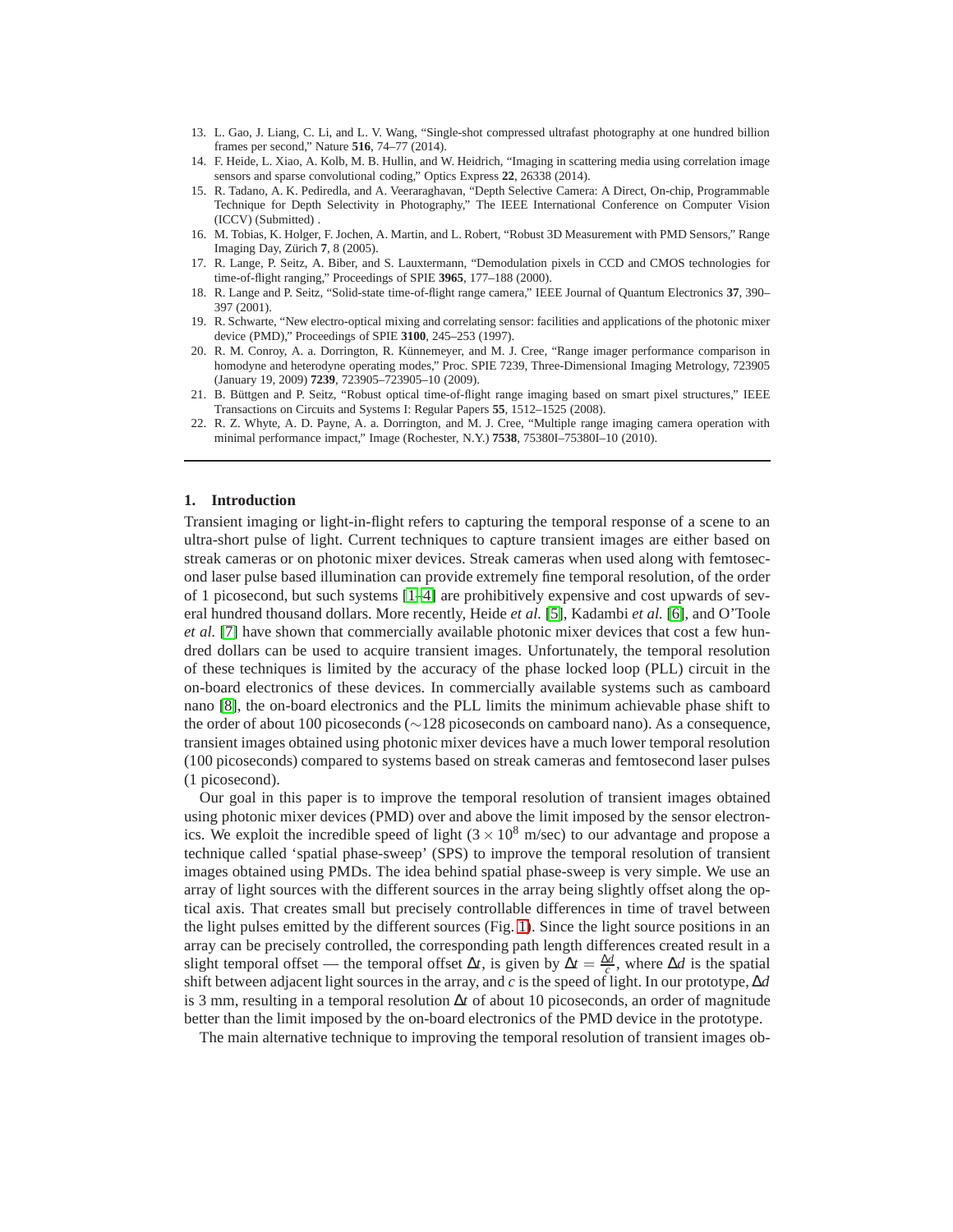<span id="page-2-0"></span>

(a) Conventional system [\[6\]](#page-0-3)

(b) Spatial Phase-Sweep (proposed)

Fig. 1: (view in color) **Schematic chart of Spatial Phase-Sweep:** To capture the impulse response of the scene, we employ a pseudo random code, whose auto correlation is triangle shaped. (a) The sampling rate of auto correlation is limited by the minimum phase shift amount of PLL circuit in conventional systems [\[6\]](#page-0-3). (b) In our system, using the same electronics, a light source array is utilized to introduce more samples in phase by means of spatial domain sweep.

tained using photonic mixer devices, is to increase the base frequency of the voltage controlled oscillator (VCO) used in the phase locked loop circuit in the on-board electronics. Boosting the base frequency of the VCO may theoretically provide up to 10x improvement in the temporal resolution, but such a technique would come with significant increase in the cost of the resulting sensor. Our proposed technique results in minor incremental cost over existing solutions, since we only need to create a linear array of laser diodes, which are inexpensive and easy to obtain. In addition, the key innovation of spatial phase-sweep is independent of the temporal resolution limit imposed by on-board electronics. This means that even if sensor electronics are improved significantly, the spatial phase-sweep technique may be used to further improve temporal resolution over that limit. The fundamental limit on temporal resolution achieved using spatial phase-sweep is dependent mainly upon the accuracy with which one can control the positioning of laser diodes in the array. Since the positioning of laser diodes can be controlled to sub-millimeter precision, spatial phase-sweep will continue to provide improvement in temporal resolution even if the on-board electronics improve by an order of magnitude, due to increased base frequency of the VCO.

The main technical contributions of our paper are as follows:

- We propose spatial phase-sweep, a technique to improve the temporal resolution of transient images captured using photonic mixer devices.
- We develop algorithms for self-calibration and transient imaging recovery from the data captured using spatial phase-sweep ToF camera.
- We build a proof of concept prototype and demonstrate a 10x improvement in temporal resolution

Some of the limitations of the proposed technique are:

- The data acquisition time increases linearly with the increase in temporal resolution.
- The physical size of the light sources will limit the size of the light source array and hence, the increase in the resolution of spatial phase-sweep beyond a limit will be difficult to implement.
- Our system requires repetitive measurements, which means that it cannot capture onetime phenomena such as plasma dynamics.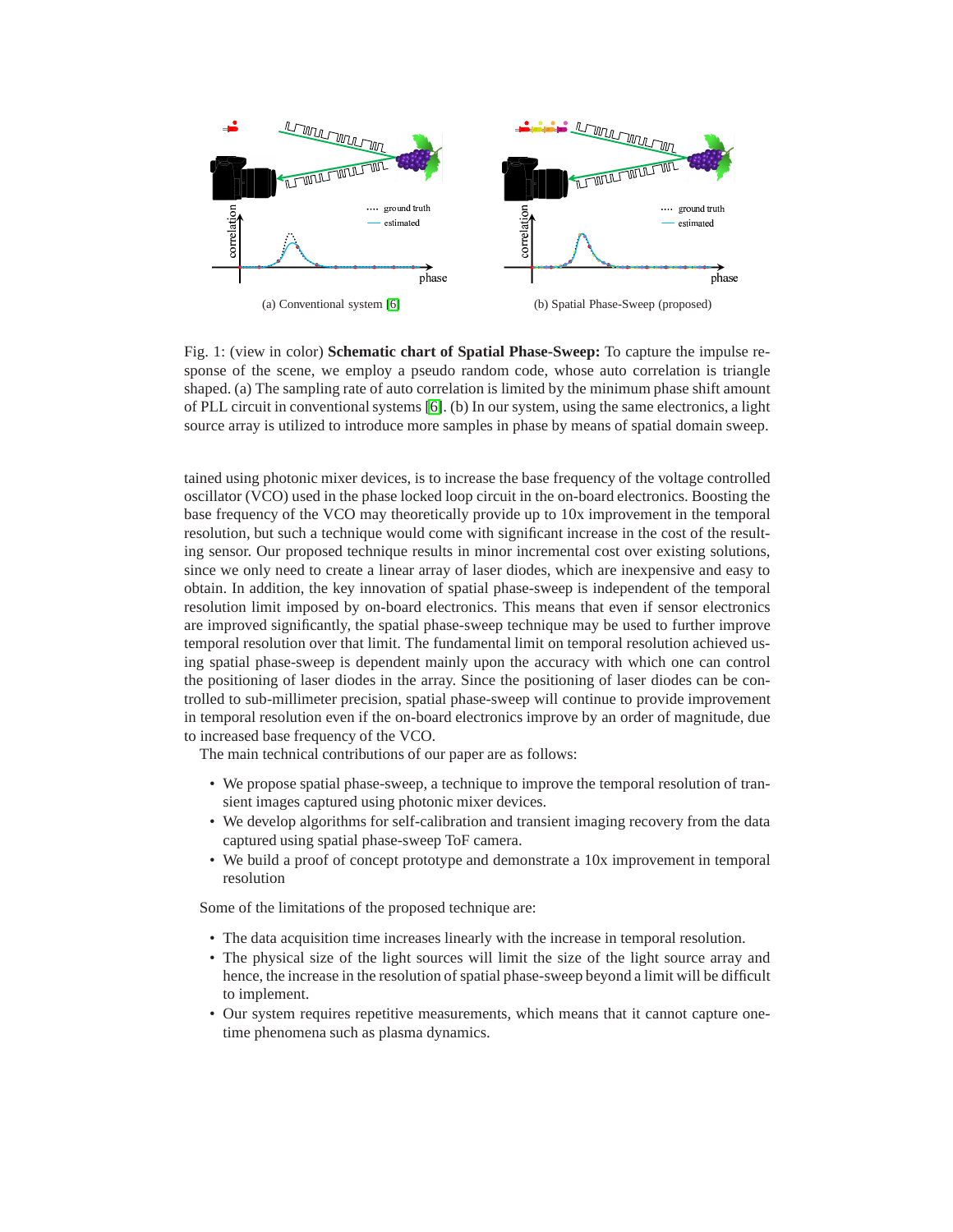## <span id="page-3-0"></span>**2. Prior work**

Transient imaging finds applications in visualizing the interaction of light with an optically complex scene that can involve multiple reflections, scattering media, or subsurface scattering. In this section, we review various approaches to transient imaging and proceed to explain about our approach.

**Holography based:** Abramson captured the first light-in-flight images by shining a flat surface and a hologram with a short laser pulse [\[9,](#page-0-6) [10\]](#page-0-7). The beam from the flat surface is used as reference beam and the light coming from hologram interferes with the reference beam to produce an image that corresponds to a short distance traveled by the light wave. By moving the reference surface and stacking the images, they created light-in-flight images. Nilsson [\[11\]](#page-0-8) repeated the same experiment with the help of CCD array to create digital light-in-flight video. **OCT based:** Gkioulekas *et al.* [\[12\]](#page-0-9) proposed micron-scale transient imaging using optical coherence tomography (OCT). The idea of incorporating OCT technique is close to ours, however the scale of the subject they support is quite small, 2 cm H  $\times$  2 cm W  $\times$  1 cm D.

**Streak camera based:** Velten *et al.* [\[1,](#page-0-0) [2,](#page-0-10) [4\]](#page-0-1) proposed the use of a streak camera and a femtosecond laser to capture transient images. The laser illuminates one horizontal scan line at a time and scans the entire scene. For every scan, photons illuminate the scene, scatter and some of the scattered photons eventually reach the streak camera. The streak camera converts these photons into electrons using a photo cathode. These electrons are then deflected vertically by a voltage that varies with time. Hence, the intensity of the pixels in the vertical axis of the image correspond to the photons coming from various depths. Scanning the entire scene, Velten *et al.* produced high resolution transient image (∼1 picosecond).

The need for scanning in this approach makes it difficult to handle non-repetitive timeevolving events, such as laser ablation, optical rogue waves, sonoluminescence, and nuclear explosion. To solve this problem, Gao *et al.* [\[13\]](#page-1-0) employed digital micro-mirror device (DMD) and compressed sensing techniques along with streak camera. Their system achieved a temporal resolution of 10 picosecond. Heshmat *et al.* [\[3\]](#page-0-11) utilized a tilted lenslet array to realize a single shot transient imaging at a temporal resolution of 2 picosecond.

**PMD based:** Though streak camera based methods provide very high temporal resolution, they are prohibitively expensive: a system based on femtosecond laser and a streak camera costs upward of several hundred thousand dollars. To realize an inexpensive transient imaging, photonic mixer device (PMD) based methods have been proposed by Heide *et al.* [\[5\]](#page-0-2).

PMDs are the basic building blocks of most commercial time of flight cameras. Besides, several applications using this device have been proposed in the past few years [\[6,](#page-0-3) [14,](#page-1-1) [15\]](#page-1-2). In such systems, a laser diode or a light emitting diode (LED) is temporally modulated to create a coded illumination signal. The light scattered off the subject is then correlated with a programmable sensor modulation pattern on a PMD sensor to obtain an array of correlational measurements. Heide *et al.* [\[5\]](#page-0-2) performed a series of measurements with varying phase delays between the illumination and the sensor modulation patterns (while keeping both to be sinusoidal), and demonstrated a deconvolution technique that is capable of recovering the transient images from the captured correlational measurements. Kadambi *et al.* [\[6\]](#page-0-3) demonstrated a similar technique for recovering transient images, but using M-sequence, instead of sinusoidal modulation.

O'Toole *et al.* [\[7\]](#page-0-4) used an encoded projector to modulate the light both spatially and temporally. The 3-D illumination signal is transformed by interacting with the scene and is captured by the PMD sensor. The spatial and the temporal components of the received signal have complementary information about the scene and are used to more robustly capture sharp lightin-flight images. The temporal resolution of their transient image is 100 picoseconds, which translates to 10 Gfps.

All these PMD based techniques for capturing transient images using PMD sensors are limited in their temporal resolution, primarily due to phase locked loop (PLL) in FPGA or elec-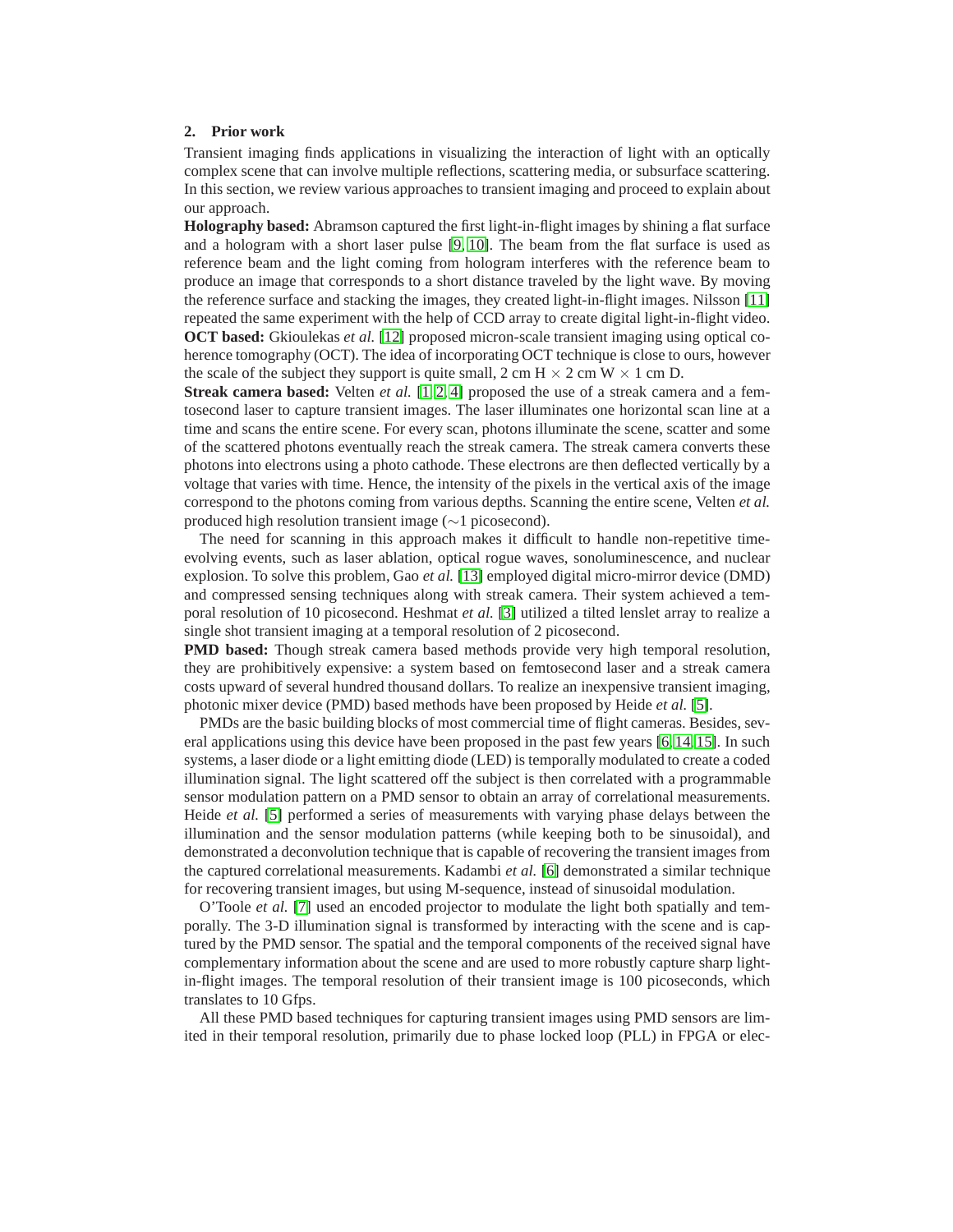<span id="page-4-1"></span>

<span id="page-4-2"></span>Fig. 2: (a) **ToF camera system:** The system controller sends two binary signals:  $f(t)$  to the PMD sensor and  $g(t + \phi)$  to the illumination source. For each pixel, the PMD sensor measures correlation between reference signal and incident light on pixel (reflected version of  $g(t + \phi)$ ) as shown in Eq. [1.](#page-4-0) (b) **Auto correlation of m-sequence:** We use m-sequence for both  $f(t)$  and  $g(t)$ . The interval between each peak in the auto correlation of m-sequence can be controlled by the code length. Using a sufficiently long code, we can focus on only one peak and treat it as delta function.

trical circuits. PLLs in these commercially available electrical circuits are limited to about 100 picosecond time delays, which results in a 100 picosecond temporal resolution on the captured transient images. In this paper, we will overcome this limit through spatial phase-sweep, while restricting the cost of the device to be low.

# **3. Background**

In this section, we will explain the principles of PMD sensor based ToF camera and proceed to explaining on how ToF camera can be used to obtain transient images.

# *3.1. Time-of-Flight principles*

ToF camera [\[16–](#page-1-3)[20\]](#page-1-4) consists of a PMD sensor and laser diodes that emit coded illumination  $g(t)$ . This illumination signal interacts with the scene and reaches a sensor pixel. Due to the available technology, the sensor cannot directly measure the signal received, but can only measure the correlation between the received signal and a binary coded signal  $f(t)$  inside the sensor circuit. The entire process for each pixel can be mathematically represented as

<span id="page-4-0"></span>
$$
b(\phi) = \int_0^T \alpha(\tau) \cdot \int_0^\infty g(t + \phi - \tau) f(t) dt d\tau, \quad \text{with} \quad \alpha(\tau) = \int_p \alpha_p \delta(|p| = \tau), \qquad (1)
$$

where  $\tau$  is temporal delay of illumination due to the finite speed of light that travels from the light source to the sensor pixel via scene,  $\alpha(\tau)$  is the scene response (integration of all contributions from different light paths *p* that correspond to the same delay  $\tau$ ), *T* is exposure time, and  $\phi$  is delay for illumination signal controlled by the system.

In an ordinary ToF camera that is designed to capture depth information, it is assumed that the scene has just single path. Hence, Eq. [1](#page-4-0) becomes

$$
b(\phi) = \alpha \cdot \int_0^\infty g(t + \phi - \tau_0) f(t) dt.
$$
 (2)

Where,  $\tau_0$  is the time delay. Further, sinusoidal waves with same frequency are utilized for both  $f(t)$  and  $g(t)$ . Three or four measurements with different amounts of phase shift are required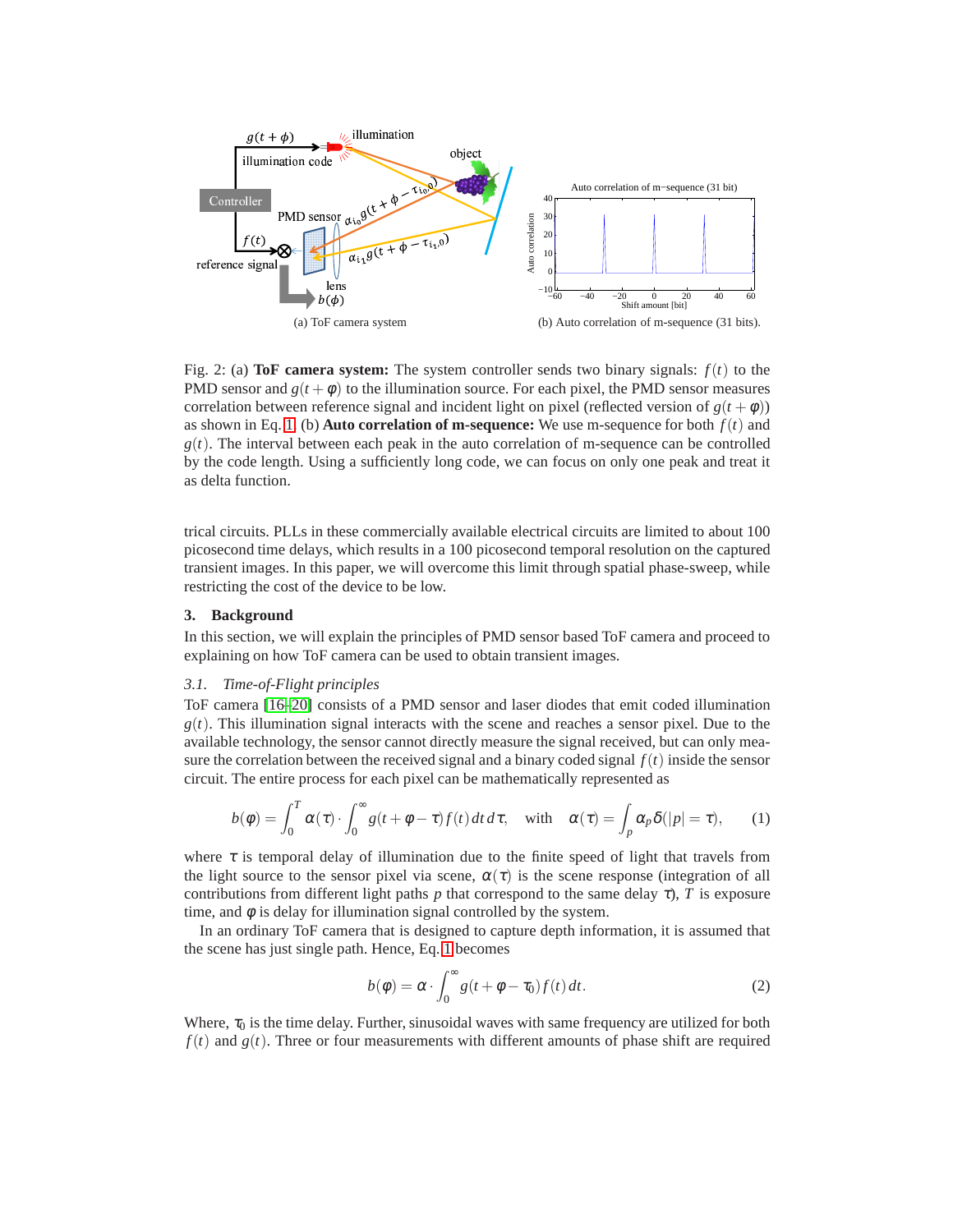<span id="page-5-0"></span>

Fig. 3: **Sampling step and peak detection error:** (a) Measurement  $b(\phi)$ . Due to subsurface scattering/indirect reflections, actual cross correlation does not look like a triangular form. (b) OMP based kernel fitting results. Estimated peak positions are marked as X. Smaller sampling step better fits the estimated curve to ground truth. (c) Relationship between sampling step and peak estimation error. Error increases as the sampling step becomes larger.

to generate depth information. When multiple cameras are in operation, custom codes such as pseudo random sequence are utilized to overcome interference problems [\[21,](#page-1-5) [22\]](#page-1-6).

# *3.2. Transient imaging using Time-of-Fight camera*

 $\alpha(\tau)$  in Eq. [1](#page-4-0) is the impulse response of the world or transient response that we are interested to solve, not just for the single path case, but for a generic case. The most common approach to solve for  $\alpha(\tau)$  is by de-convolving  $b(\phi)$  with cross-correlation function between  $f(t)$  and  $g(t)$  [\[5,](#page-0-2) [6\]](#page-0-3). In [\[5\]](#page-0-2), various combinations of frequency/phase-shifted sinusoidal functions are used for  $f(t)$  and  $g(t)$  to build a correlation matrix. To solve the inverse problem described by the matrix, they incorporated regularization functions restricting the transient response to be smooth in temporal and spatial domain. In [\[6\]](#page-0-3),  $f(t)$  and  $g(t)$  are designed to be m-sequences so that inverting the cross-correlation function becomes easy.

The common problem with both the approaches is that the measurements  $b(\phi)$  cannot be sampled at arbitrary sampling rate. With the existing electronics,  $b(\phi)$  can only be sampled at 10 Gfps. Light events such as subsurface scattering or inter-reflections happen at much faster rate and are missed in these approaches. Hence,  $b(\phi)$  is grossly under sampled. We propose to increase the sampling rate of measurement vector  $b(\phi)$  by a factor of 10, thereby capture these fast occurring transient events more accurately, at 100 Gfps. Note that  $b(\phi)$  cannot be described in a parametric way as it includes an unknown scene response. Hence, the only way to improve temporal resolution of transient image is to do finer sampling.

To show that, we perform a simple simulated experiment based on an actual measurement  $b(\phi)$ . Here, we followed the transient imaging method of [\[6\]](#page-0-3), which uses m-sequence as  $f(t)$ and  $g(t)$ . Using a measurement  $b(\phi)$  as ground truth, we performed OMP based kernel fitting [\[6\]](#page-0-3). In the OMP based kernel fitting, sub-sampled data of ground truth is used as kernel basis. For simplicity, we assume the scene response is 1-sparse in terms of sub-sampled kernel basis. We change the interval of sampling points to investigate how sampling step affects the fitting results. As shown in Fig. [3](#page-5-0) (a), the actual measurement is not triangular shaped as expected from Fig. [2](#page-4-1) [\(b\).](#page-4-2) This unknown shape is difficult to describe in a parametric way. OMP based fitting will provide us better estimation because it is based on actual measured kernel. Even for a simple task such as peak estimation, we can see that increasing sampling rate gives us a finer estimation results (Fig. [3](#page-5-0) (b), (c)). Hence, doing finer sampling will increase the information we can obtain, especially for complicated tasks.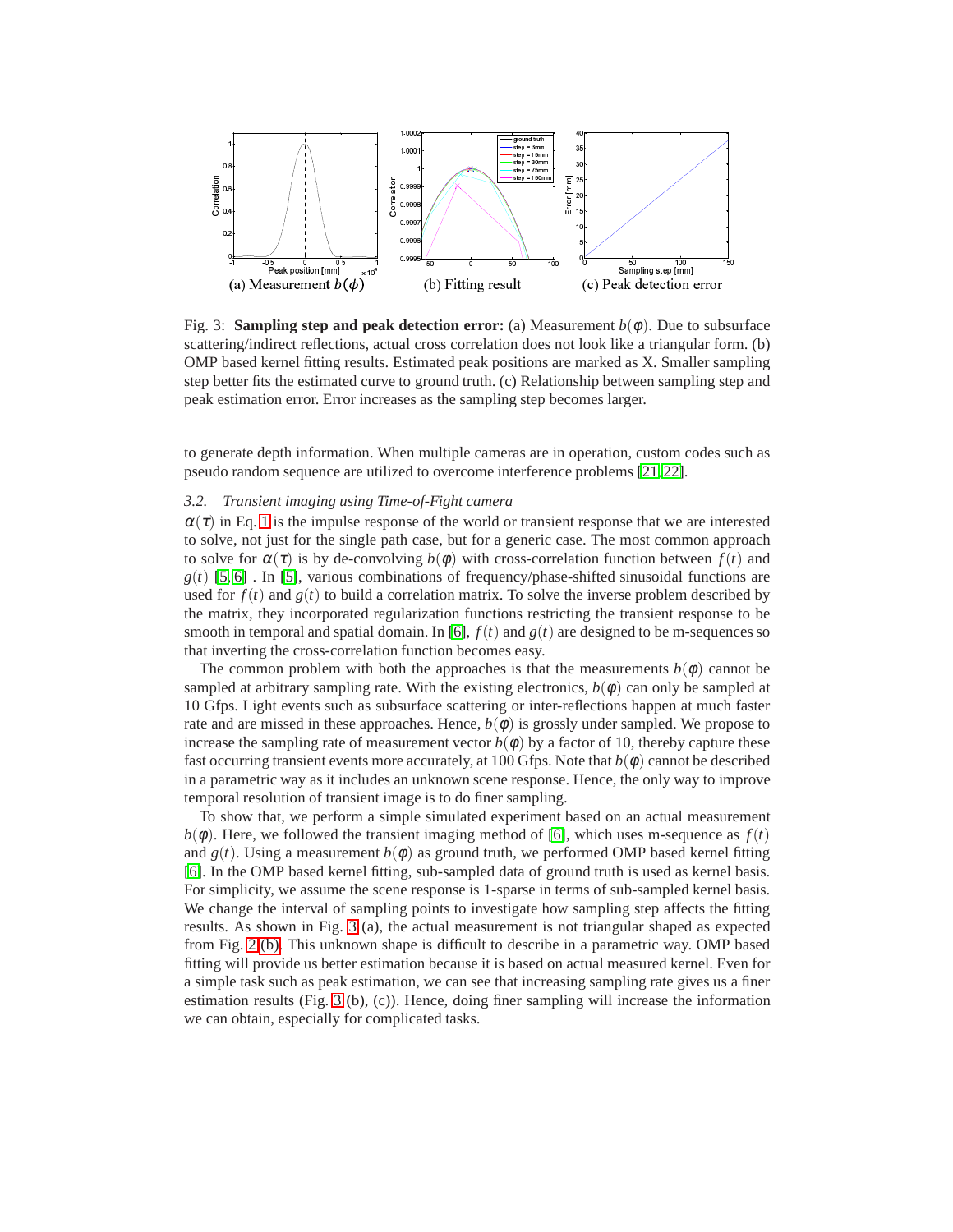<span id="page-6-0"></span>

Fig. 4: **Spatial phase-sweep:** By placing multiple light sources in an array with slightly different distances from the subject, we can sample the cross correlation function more precisely than the conventional PLL based sampling. (a) Graph showing measurements only from light source #1. (b) The observations for each light source are taken independently. Note that amplitude of those data differ due to the variation of distance or the angle at which the light reaches. (c) We combine the data from different light sources by performing equalization.

#### **4. Increasing temporal resolution of transient imaging**

As described in Sec. [2,](#page-3-0) temporal resolution of conventional transient imaging techniques using PMD sensor are theoretically limited to around 100 picoseconds [\[6\]](#page-0-3). This is determined by the precision of phase shift control  $(\phi)$  of the PLL circuit. In this section, we first formulate how the precision of controlling  $\phi$  affects the information we can acquire. We then introduce a simple technique to boost the temporal resolution without increasing the phase shift precision control of PLL. The concept of our idea is illustrated in Fig. [4.](#page-6-0)

# *4.1. Spatial phase-sweep*

Suppose  $h(x)$  is the cross correlation function between  $f(t)$  and  $g(t)$ , Eq. [1](#page-4-0) can be written as

<span id="page-6-1"></span>
$$
b(\phi) = \int_0^T \alpha(\tau)h(\phi - \tau)d\tau, \quad \text{with} \quad h(x) = \int f(t)g(t + x)dt.
$$
 (3)

Hence, solving for transient response is a deconvolution problem and is more intuitive in frequency domain. Computing the discrete-time Fourier transform on both sides of Eq. [3](#page-6-1) and rearranging the terms, we have

<span id="page-6-2"></span>
$$
\mathscr{A}(2\pi f \Delta \phi) = \frac{\mathscr{B}(2\pi f \Delta \phi)}{\mathscr{H}(2\pi f \Delta \phi)}
$$
(4)

where  $\Delta\phi$  is sampling interval (or phase shift amount), and  $\mathscr{A}, \mathscr{B}$ , and  $\mathscr{H}$  are discrete-time Fourier transforms of  $\alpha$ , *b* and *h*. Note that sampling performed here is not in temporal domain but in phase domain. Clearly, Eq. [4](#page-6-2) is periodic with period  $\frac{1}{\Delta \phi}$ . Hence, smaller  $\Delta \phi$  is better as we can capture more frequency information without aliasing. For the commercially available PLL circuits, the phase shift control  $(\Delta \phi)$  is around 100 ps. However, light events such as sub-surface scattering happen at much higher frequency, depending on the properties of the material. Hence, it is crucial to have smaller sampling interval  $\Delta \phi$  to acquire more information about transient image.

The currently available oscillator's frequency of 100 ps corresponds to a distance of 3 cm traveled by light. With the current state of the art design, the 3 cm precision control determines the theoretical limitation of the frequency of the transient image. To break this limit, we insert extra phase delay that is independent from the innovations in PLL's design, by arranging an array of light sources uniformly and perpendicular to the image plane. We call this idea as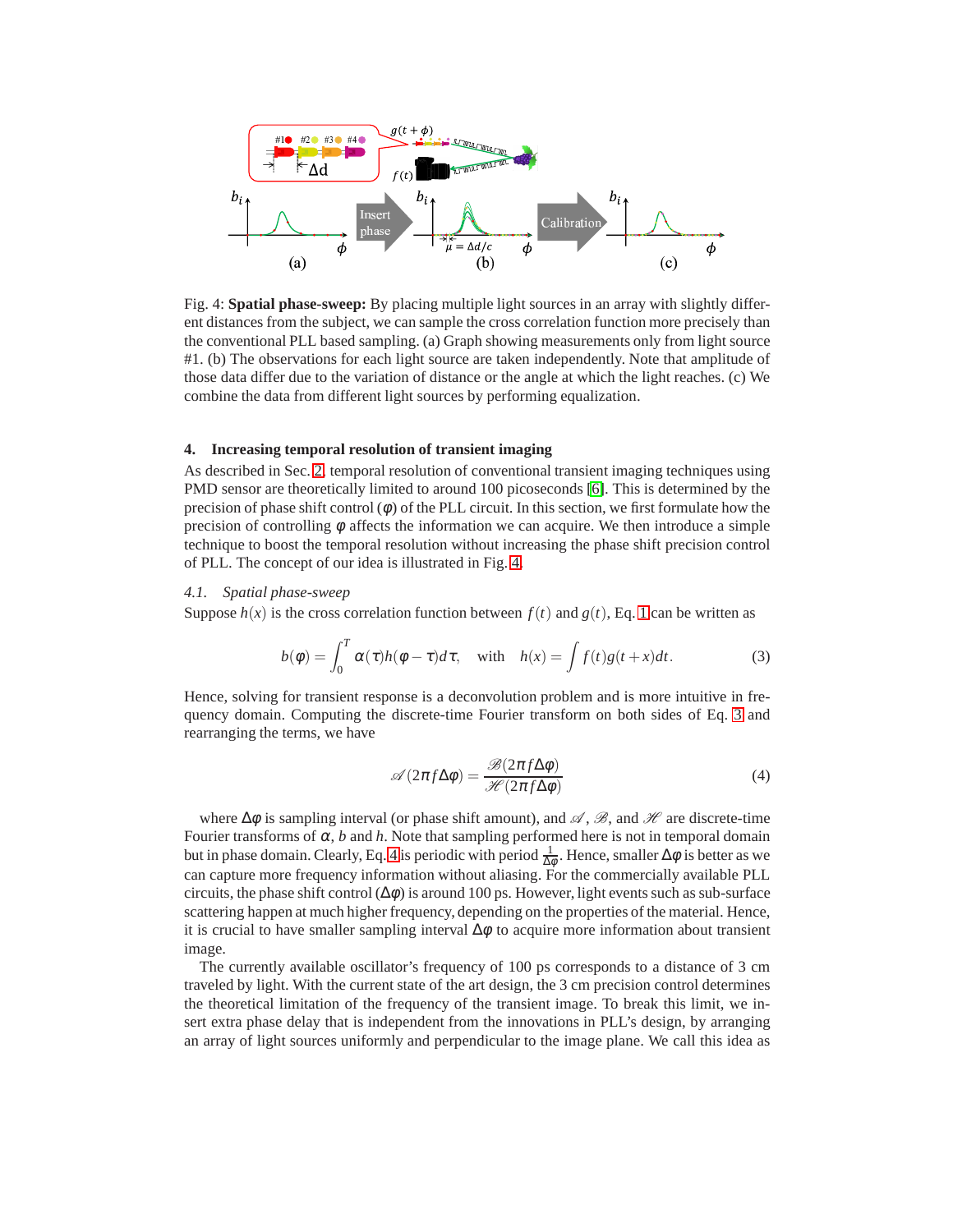'Spatial phase-sweep' as the spatial arrangement of light sources sweeps the phase of illumination signal. After incorporating the extra freedom of the position of the light source in Eq. [1,](#page-4-0) the measurements are re-formulated as:

$$
b(\phi + \mu_n) = \int_0^T \alpha(\tau) \cdot \int_0^\infty g(t + \phi + \mu_n - \tau) f(t) dt d\tau, \tag{5}
$$

where  $\mu_n$  is phase delay inserted by  $n^{\text{th}}$  light source. Though the light sources can be arbitrarily placed, we place them uniformly. Hence,  $\mu_n$  is given by  $\mu_n = n \cdot \frac{\Delta d}{c}$ , where  $\Delta d$  is the distance between two consecutive light sources. In summary, we can now sample the measurements at the rate of  $\frac{\Delta d}{c} = 10$  ps, allowing us to acquire information that is previously not possible.

## *4.2. Calibration for phase insertion*

As we change the active light source the amplitude of incident light at each pixel and the distance between object and light source changes. To overcome this inconsistency, we introduce an equalization process between the data taken with different illumination sources. Let us call measurements set for multiple light source positions as  ${b_n(\phi)}$ , where *n* denotes the index of active light source. For each measurement *n*, we calculate equalization coefficient  $w_n$  by minimizing the following cost function via least squares method:

$$
w_n = \underset{w}{\arg\min} \sum_{\phi} \left| \left| \hat{b}_n(\phi) - w \cdot b_n(\phi) \right| \right|_2^2
$$
  
= 
$$
\frac{\sum_{\phi} (\hat{b}_n(\phi) \cdot b_n(\phi))}{\sum_{\phi} (b_n^2(\phi))}
$$
 (6)

where  $b_n(\phi)$  is measurement corresponding to  $n^{\text{th}}$  light source, and  $\hat{b}_n(\phi)$  is estimation of equalized  $b_n(\phi)$  obtained by linearly interpolating data set  $\{b_0(\phi)\}\$ . The cost function is intended to decrease the squared error between  $\hat{b}_n(\phi)$  and equalized observation  $w \cdot b_n(\phi)$ . Fig. [4](#page-6-0) illustrates the basic idea of Spatial Phase-Sweep.

#### <span id="page-7-0"></span>**5. Experimental Setup**

Our system consists of a PMD sensor, laser diode, Alteras FPGA development kit DE2-11 and a translation stage. To simulate light source array, we use a translation stage to control the light source position linearly towards the subject. Fig. [5](#page-8-0) (a) shows our setup. FPGA controls various functions of PMD sensor including the reference code  $f(t)$ . Captured image is read out via FPGA and saved in an external storage. FPGA also controls laser diode driving board by sending illumination code  $g(t)$ . This ensures that the frequency and phase of the light source and sensor are synchronized. Most of the hardware and software design of our system is based on the work by Kadambi *et al.* [\[6\]](#page-0-3).

**Illumination:** The infrared laser diode in our set up is used for illumination. The diodes are driven by iC-HG from iC-Haus. We can choose arbitrary binary sequence as illumination code  $f(t)$ . In our system, we used a 31 bit m-sequence. The modulation frequency was 50 MHz. As mentioned above, we changed a single light source position for each measurement by a translation stage to simulate a light source array. Using such a mechanical component, we can control ∆*d* of Eq. [1](#page-4-0) in the orders of 0.1 mm.

**Code control:** The PLL circuit included in the FPGA allows us to shift the phase of the output signal depending on the VCO frequency. In our configuration, we can control  $\phi$  by about 96 ps. This is more precise compared to the code modulation frequency. This phase shift amount corresponds to light travel distance of about 2.8 cm, which implies that the frame rate of the transient image we can get is around 10 Gfps.

**Translation stage:** In our experiment, we utilized linear translation stage to control the position of the light source in the orders of 0.1 mm. However, for the approximations given in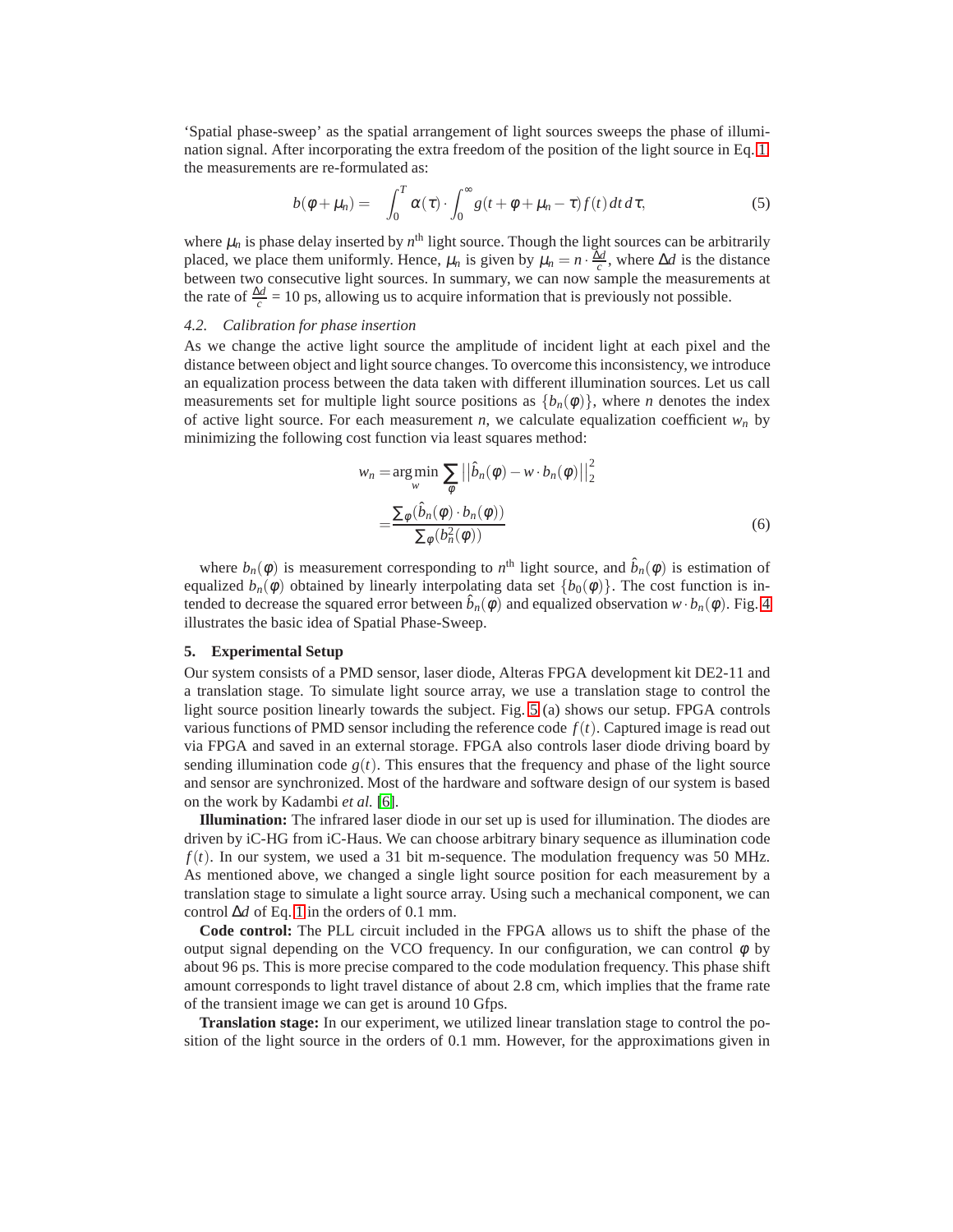<span id="page-8-0"></span>

(a) Spatial Phase-Sweep camera (b) Coupled mirror (d) Quantification

Fig. 5: (color in electronic version) **System implementation and scene setup:** (a) Our implementation is comprised of Altera FPGA development kit DE2-115, infrared laser diode, PMD 19k-S3, and a translation stage. We show the effect of our spatial phase-sweep technique on three scenes: an object placed between a coupled mirror (b), grapes which includes small spherical surfaces (c), and quantification scene which includes stacked 10 sheets of 3 mm thickness (d). In each picture of setups, the directions faced camera and light source are described with orange and blue arrows. Also, green frames indicate the actual field of view which the camera sees.

<span id="page-8-2"></span><span id="page-8-1"></span>

<span id="page-8-3"></span>Fig. 6: (color in electronic version) **Performance evaluation:** (a) 10 sheets of 3 mm thickness are stacked to create the subject. Camera and light source are placed normal to the plane of the sheets. See also Fig. [5](#page-8-0) (d). (b) The yellow lines indicate the boundary of each sheet. The red pixel bands occupy all the surface of the subject, which means that the effective temporal resolution of [\[6\]](#page-0-3) is at most 5 Gfps. (c) On the other hand, in our result, the red pixel bands occupy 2–3 sheets in a single frame, which correspond to 16.7–25 Gfps.

[Appendix A](#page-13-0) to be valid, we used a step size of 2.8 mm. Hence, the translation stage helped us in inserting 9 extra measurement to increase the temporal resolution 10 times, to 100 Gfps.

# **6. Results**

In this section, we show experimental results both in quantitative and qualitative manner. In the visualization process, we perform a simple peak detection based on Orthogonal Matching Pursuit (OMP) technique to show the wave front propagation, similar to [\[6\]](#page-0-3). While solving OMP, we set the sparsity to one and the bases as a set of phase shifted versions of the observed kernel function. To obtain sufficient data to perform OMP, around two thousand measurements of different  $\phi$  is acquired [\[6\]](#page-0-3). Though we only demonstrated a single path method for proof of concept, note that our temporal resolution increasing method is generalizable to multiple path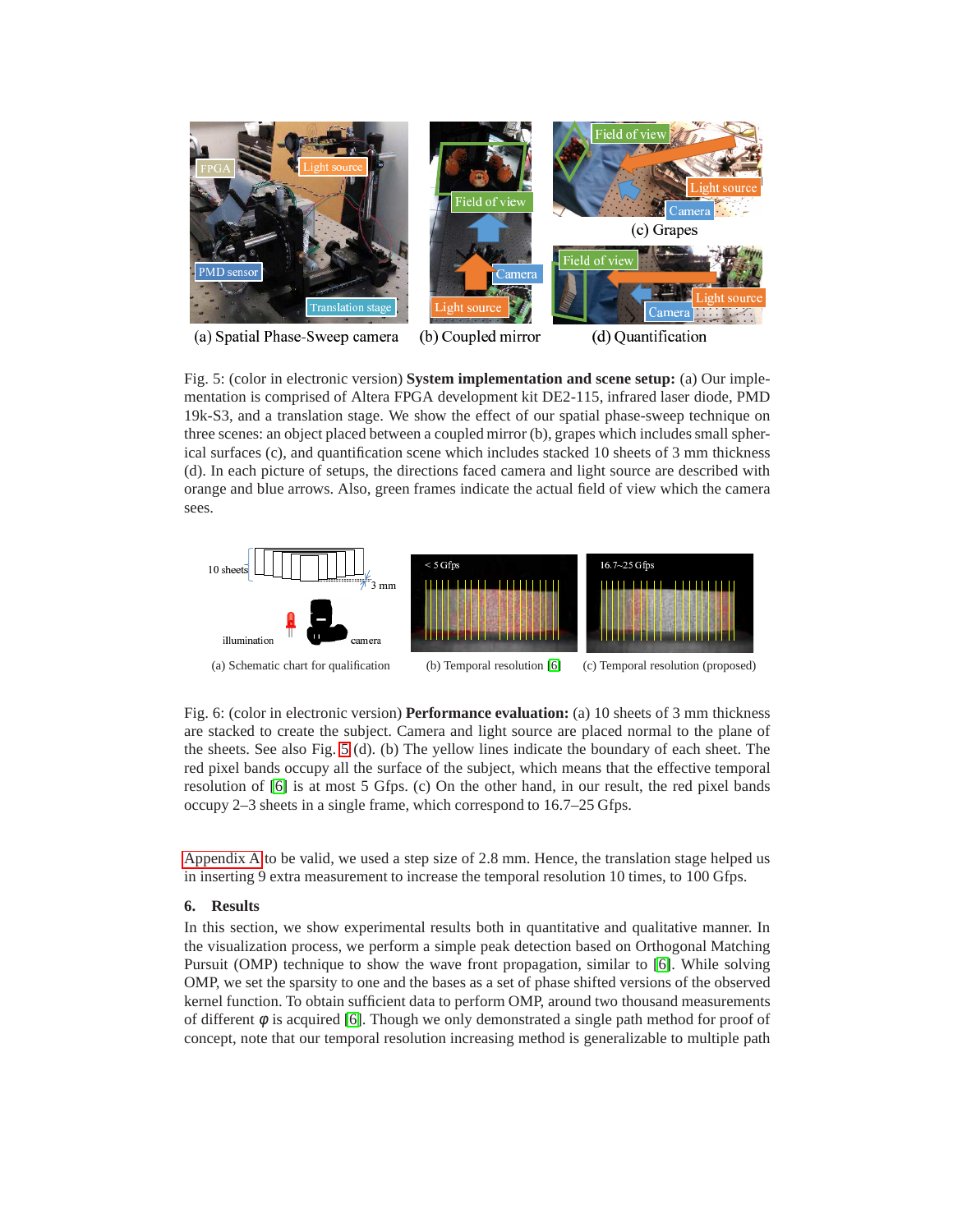

<span id="page-9-0"></span>1x (conventional [\[6\]](#page-0-3)) (Yellow lines show edges of the sheets with 3 mm of thickness)

Fig. 7: **Quantitative results:** The array of images shows the successive frames of transient image. Images above the dotted line correspond to the result without spatial phase sweep (original frame rate determined by the PLL phase shift capability) and the ones below the line corresponds to the results of our method. Red pixels indicate that the light reaches those positions at the timing of corresponding frames. The elapsed time and frame index are shown in the top left of each frame. Our result resolves the transient phenomenon into 40 frames which makes the width of the band of red pixels narrower than conventional transient image [\[6\]](#page-0-3), which resolve the same phenomenon in only 4 steps. See also Visualization 1 and 2 for video version.

<span id="page-9-1"></span>methods like [\[5](#page-0-2)[–7\]](#page-0-4).

### *6.1. Effective temporal resolution*

In this section, we experimentally evaluate the increase in temporal resolution by our method. We placed a terraced slope with 3 mm thick sheets arranged in front of the camera as shown in Fig. [6](#page-8-1) [\(a\).](#page-8-2) We quantify the temporal resolution as the number of sheets occupied by the wavefront as shown in Fig. [6](#page-8-1) [\(c\).](#page-8-3) The reconstructed wave front of light propagation of the state-of-the-art  $(1x)$  and our technique  $(10x)$  is shown in Fig. [7.](#page-9-0) We can clearly observe the significantly improved temporal resolution of our spatial phase-sweep.

The effective temporal resolution can be measured from the width of the red pixel band. We pick up a frame and count the number of sheets the red pixel band occupies. Suppose the band occupies *n* sheets, the temporal resolution of the transient image in Frames Per Second (*FPS*) will be  $(3.0 \times 10^8)/(0.003 \times n \times 2)$ . The factor 2 is added as the frame rate appears doubled because of the distance traveled by light from light source to camera via the subject. From Fig. [6](#page-8-1) [\(c\),](#page-8-3) the band lies in 2–3 sheets in a single frame, which turns into 16.7–25 Gfps. The size of the subject is too small to tell the effective temporal resolution of conventional transient image in the same manner. However, temporal resolution is at most 5 Gfps, since the whole 10 sheets are occupied by the red pixel band in a single frame.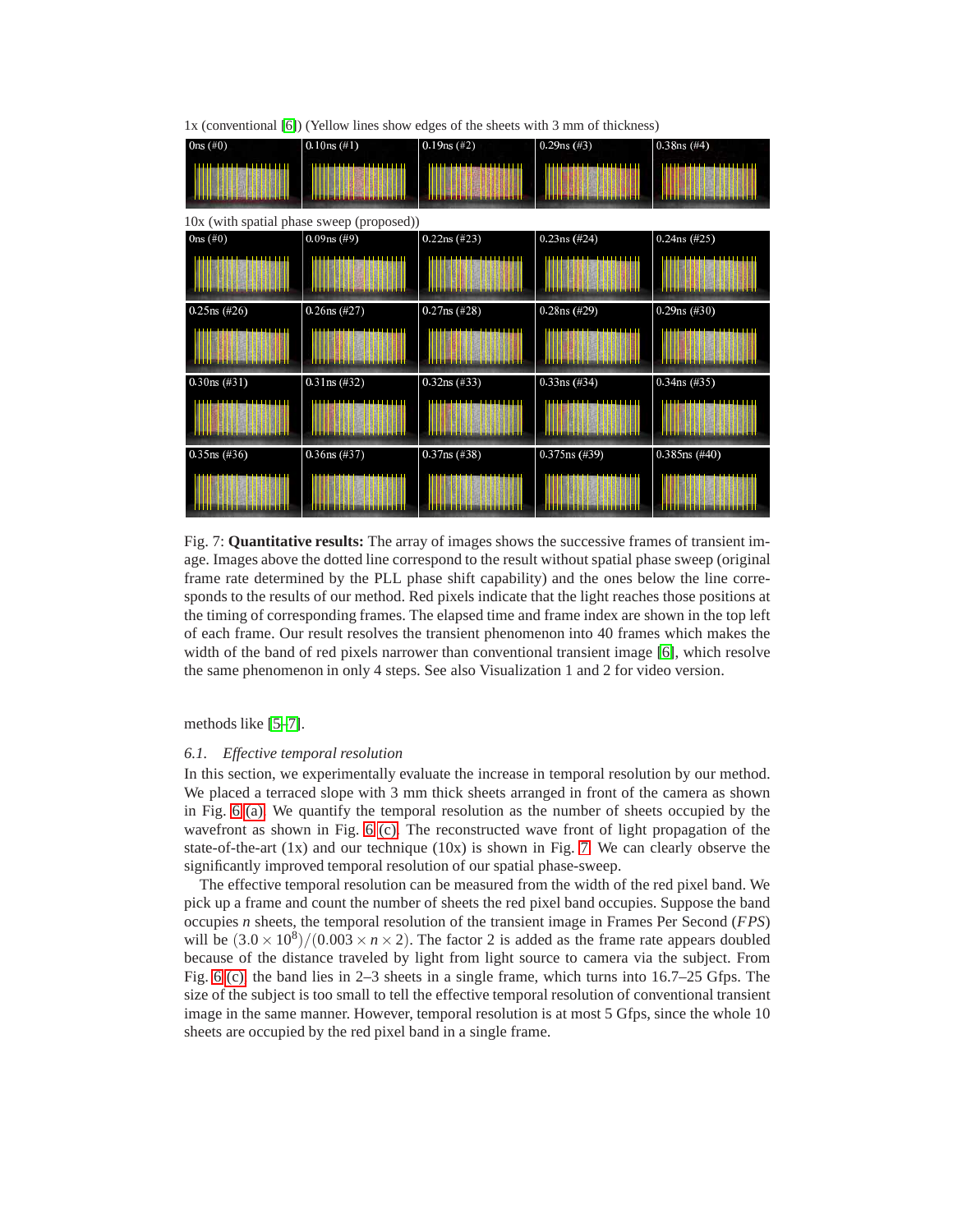<span id="page-10-0"></span>

Fig. 8: **Depth reconstruction comparison:** From 1x and 10x results, we generated: (a) depth maps and (b) plot a part of it for comparison. The depth reconstruction graph plots along the red lines that are indicated in the depth maps. The mean error from the ground truth for 1x and 10x results are 4.96 mm and 1.44 mm respectively. To decrease the effect of noise, we applied 5 taps of median filter to the data.

Our spatial phase sweep technique also improves the accuracy of the depth estimate. To illustrate that, we generate depth maps using the data in Fig. [7](#page-9-0) and plotted them as shown in Fig. [8.](#page-10-0) We can observe that 10x result resolves the object's depth values into 20 uniform levels whereas 1x resolves to only 2 uniform levels for the same depth range.

# *6.2. Light propagation on tiny objects*

We have evaluated the effect of our technique on several scenes that includes tiny objects, small enough to describe the improvement by the proposed method. The setups are shown in Fig. [5.](#page-8-0)

**Coupled mirror:** Consider the set up in Fig. [5](#page-8-0) (b). The transient images are shown in Fig. [9.](#page-11-0) The effects of 1x and 10x are similar to the quantification experiment. Consider the top row of 1x and top three rows of 10x results. We can notice that the propagating wave front of the light on the stuffed toy's surface is resolved more precisely in the 10x result. The light hits at its nose and arms first, then gradually propagates onto its stomach and forehead taking 10–20 frames in the  $10x$  result. On the other hand, the same phenomenon occurs within only  $1-2$  frames in the 1x result. The width of the band of red pixels is narrower in 10x than 1x. Note that the wave front moves from outside in the last half of the sequence because of the imaginary light sources created by the mirror (recall Fig. [5](#page-8-0) (b)).

**Grapes scene:** Fig. [10](#page-12-0) shows the transient imaging result of set up in Fig. [5](#page-8-0) (c). The light source is placed on the right side of the scene. Although we can infer that light is traveling from right side to left side in both of 1x and 10x results, it can be noticed that 10x result describes the phenomenon more precisely than 1x result. In 10x result, we can observe the light propagation even on a single grape.

**Hue colorization:** In Fig. [11,](#page-13-1) we show the hue colorized visualization of the transient images using the same data.

## **7. Discussion and conclusion**

**A simple but effective modification:** We have demonstrated that we can increase the temporal resolution of transient imaging dramatically, by a factor of 10, using just a light source array. The light source array does not increase the cost of the setup significantly.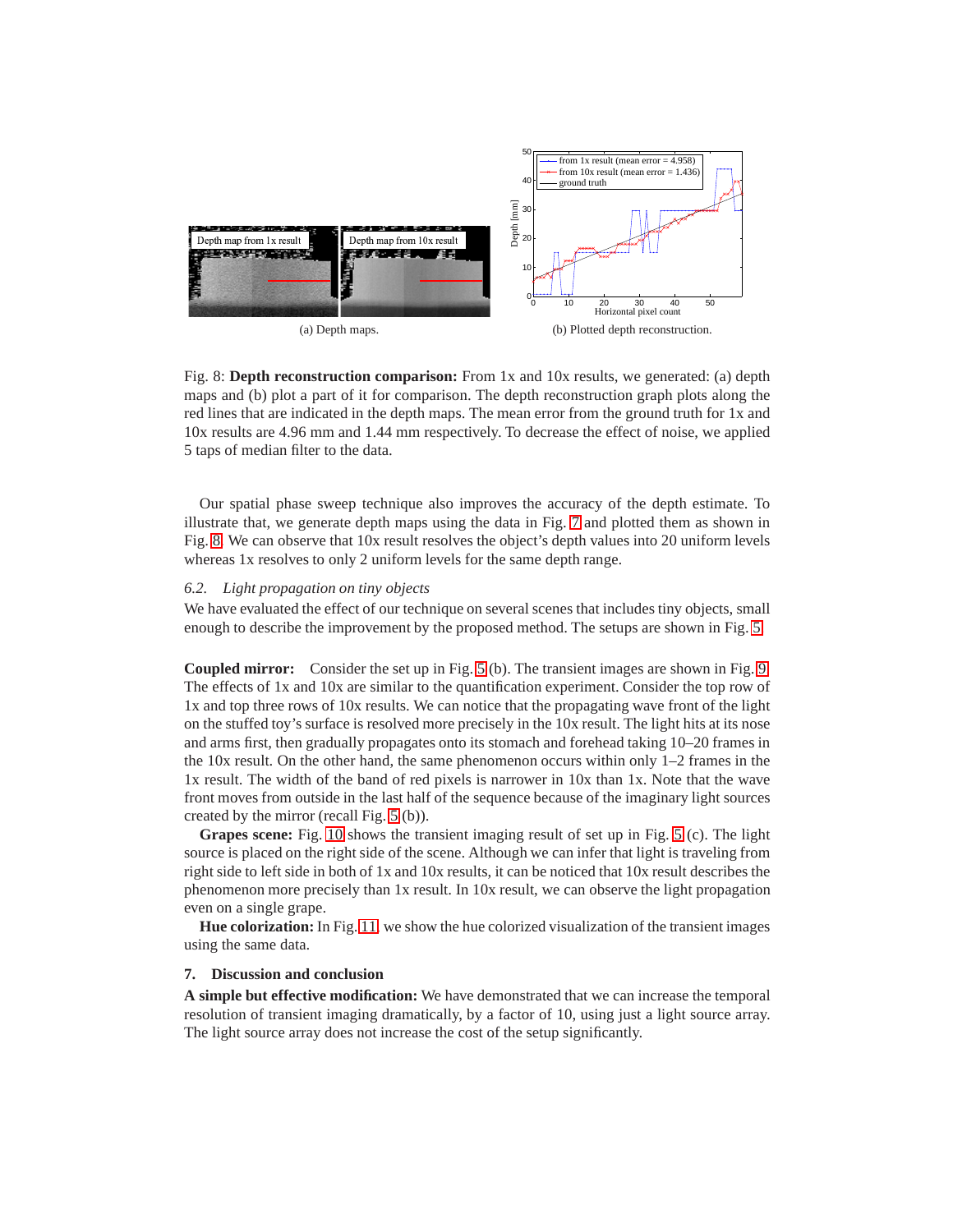<span id="page-11-0"></span>

| $1x$ (conventional [6])                   |                 |                 |                  |                  |
|-------------------------------------------|-----------------|-----------------|------------------|------------------|
| 0ns(#0)                                   | 0.10ns(H1)      | $0.19ns$ (#2)   | $0.29ns$ (#3)    | $0.38ns$ (#4)    |
|                                           |                 |                 |                  |                  |
| $0.87ns$ (#9)                             | $0.96ns$ (#10)  | $1.06ns$ (#11)  | $1.15ns$ (#12)   | $1.25ns$ (#13)   |
|                                           |                 |                 |                  |                  |
| 10x (with spatial phase sweep (proposed)) |                 |                 |                  |                  |
| 0ns(#0)                                   | $0.01ns$ (#1)   | $0.02$ ns (#2)  | $0.03ns$ (#3)    | $0.04$ ns (#4)   |
|                                           |                 |                 |                  |                  |
| $0.05ns$ (#5)                             | $0.06$ ns (#6)  | $0.07ns$ (#7)   | $0.08$ ns (#8)   | $0.09$ ns (#9)   |
|                                           |                 |                 |                  |                  |
| $0.14$ ns (#15)                           | $0.19ns$ (#20)  | $0.24$ ns (#25) | $0.29$ ns (#30)  | $0.38ns$ (#40)   |
|                                           |                 |                 |                  |                  |
| $0.87$ ns (#90)                           | $0.90ns$ (#94)  | $0.94$ ns (#98) | $0.98$ ns (#102) | $1.02$ ns (#106) |
|                                           |                 |                 |                  |                  |
| $1.06ns$ (#110)                           | $1.10ns$ (#114) | $1.13ns$ (#118) | $1.17ns$ (#122)  | $1.25ns$ (#130)  |
|                                           |                 |                 |                  |                  |

Fig. 9: **Coupled mirror scene results:** Images above the dotted line correspond to the result without spatial phase sweep and the ones below the line correspond to the results of our method. The wave front propagation is captured more precisely in the 10x result compared to 1x. The same phenomenon, which occurs within  $1-2$  frames (#0–#2) in the 1x result, is resolved into 10–20 frames (#0–#20) in the 10x result. See also Visualization 3 and 4 for video version.

**Frame rate of transient image:** Although, we have empirically shown that our method improves the temporal resolution of PMD based transient imaging system by a factor of 10, the practical temporal resolution of our system is around 16.7-25 Gfps (see Sec. [6.1\)](#page-9-1). On the other hand, the actual amount of phase delay between each successive measurement, or temporal resolution, is 9.6 ps. If we calculate the frame rate using the definitions used in other papers [\[6,](#page-0-3)[7\]](#page-0-4), the frame rate translates to 104 Gfps. One of the possible reasons of this gap between effective and theoretical temporal resolution is the SNR of the measured correlation. In our OMP based peak detection algorithm, signal noise in the correlation could introduce variance into the detected peak positions. Another possible reason is subsurface scattering effect. Although we obtained OMP kernel from actual data to include the subsurface scattering effect in it, the shape of the kernel loses high frequencies due to subsurface scattering and that negatively affects the OMP based peak detection.

**Limitations:** The physical size of the light sources can limit the size of the light source array and hence, the resolution of spatial phase-sweep. The size of the camera, may increase due to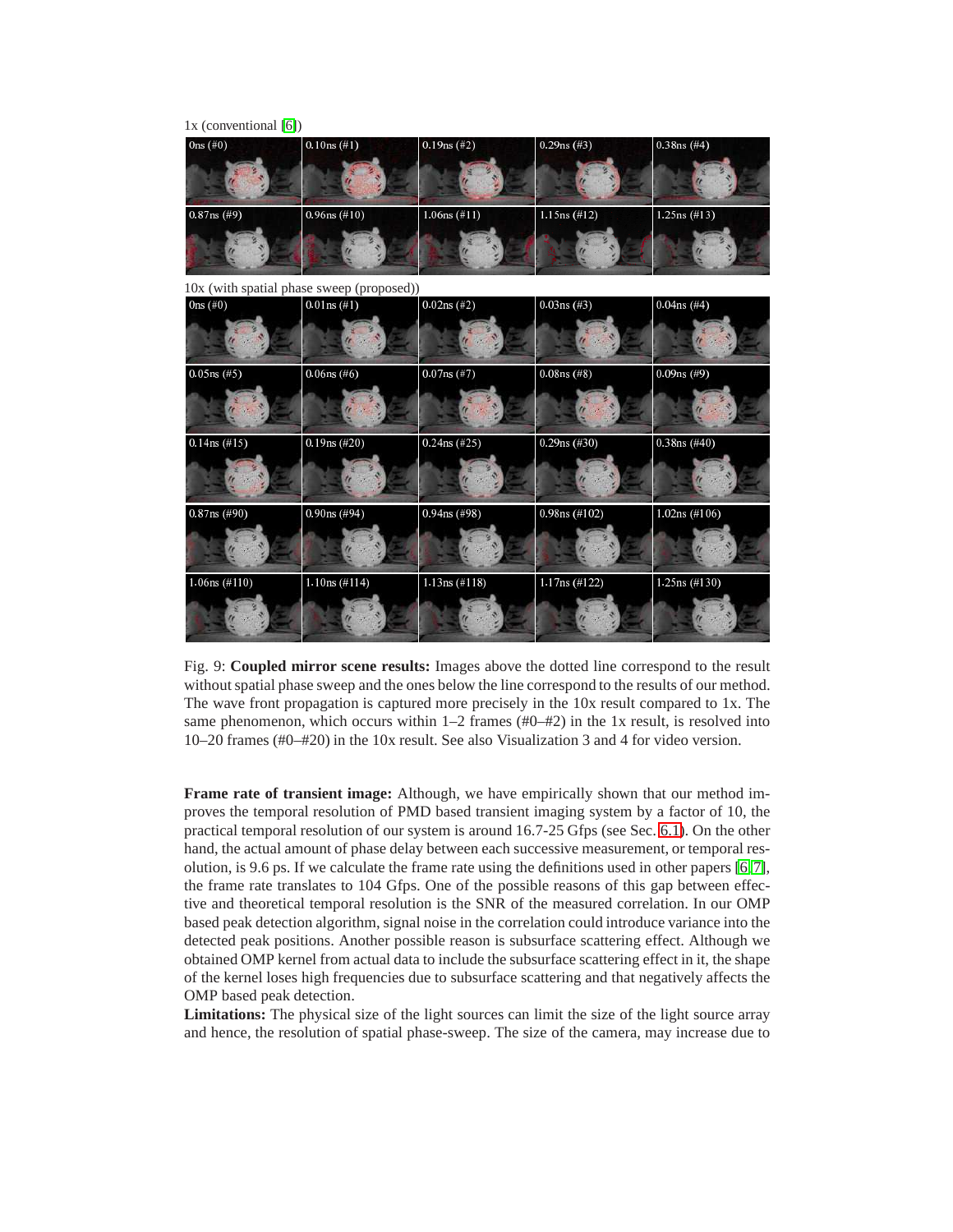<span id="page-12-0"></span>

Fig. 10: **Grapes scene results:** Images above the dotted line correspond to the result without spatial phase sweep and the ones below the line correspond to the result of our method. 10x result resolves the way light propagates even on a single grape while 1x result takes only 1 frame to cover each grape. See also Visualization 5 and 6 for video version.

additional light sources. However, this is not a limiting factor for many practical applications. Our solution is feasible today as the phase control interval in spatial domain is 3 cm. If that value is too large, for example several tens of meters, it would have been impractical to make such a large light source array. On the other hand, if the advances in electronics push the phase control of PLL to around 1 ps, then it translates to building a light source array of size 300  $\mu$ m, which may not be feasible.

In terms of number of measurements, the data acquisition time of our method increases linearly with the increase in temporal resolution. This can be another limiting factor in increasing the number of light sources.

# **Future directions:**

- **Designing of light source array:** In this paper, we used a single light source and a translation stage. By changing the position of the translation stage we simulated the effect of a light source array. This requires us to adjust the translation stage at every measurement and is time consuming. Designing light source array will make the system more compact and will reduce the manual work.
- **Decreasing number of measurements:** Currently, in our method the number of measurements required increases linearly with the increase of sampling rate in phase domain. As some previous works have already shown, the impulse response of the scene is sparse even if it includes multiple paths or scattering. Employing compressive sensing theory might help us to reduce the number of measurements dramatically.
- **Advanced signal model:** The effective temporal resolution of light propagation is limited by the peak detection method we used. Although OMP gives us good results, more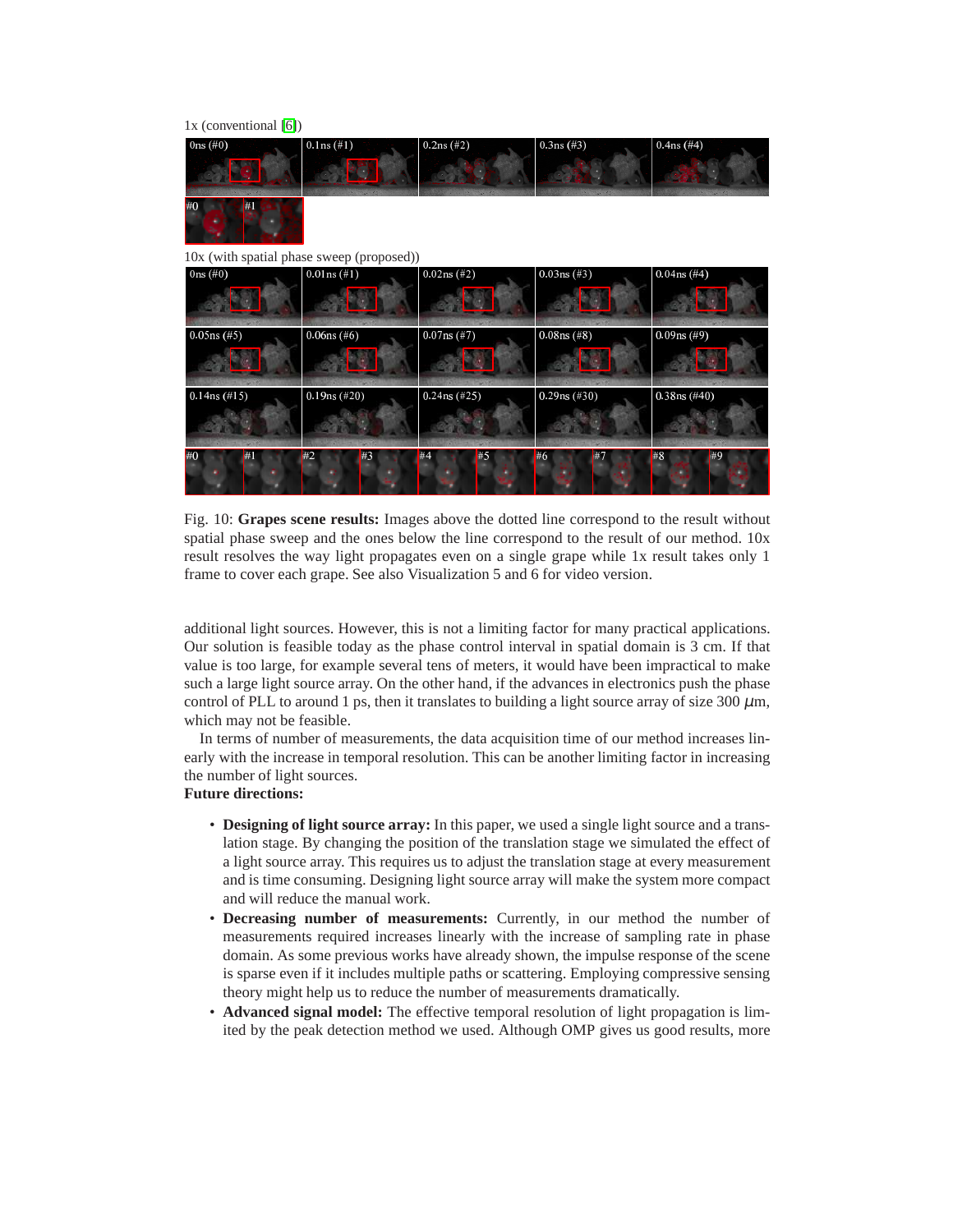<span id="page-13-1"></span>

Fig. 11: **Hue colorization:** Hue colorized visualizations are shown using the same data as the results above. (a) Quantification, (b) coupled mirror, and (c) grapes. Left images correspond to the 1x result and right images correspond to the 10x result. We can notice that while the temporal resolution of 1x result is too small to represent scene response using the all color indicated in the color bar, 10x results illustrates the transient image in color smoothly.

advanced signal models such as exponentially modified Gaussians [\[14\]](#page-1-1) might narrow down the variance of the wave front of light.

**Conclusion:** In this paper, we proposed a technique to increase the temporal resolution of transient imaging by translating temporal domain sampling to spatial domain sweeping. Theoretically, we have derived the conditions required to align light source uniformly and to make calibration simple. Though we do a simple modification to existing PMD based transient imaging system, we have demonstrated that our method improves temporal resolution dramatically in several scenes.

## **8. Acknowledgments**

Most of the hardware and software design of our system is provided by Achuta Kadambi [\[6\]](#page-0-3). We are extremely grateful for the detailed documentation and the in-depth instructions provided by Kadambi *et al.* that allowed us to build our prototype. This work was partially supported by Sony Corporation and by NSF Grants IIS:1116718 and CCF:1117939.

## <span id="page-13-0"></span>**Appendix A. Systematic error analysis of phase insertion**

In the case of single path scene, the amount of phase insertion is a function of the angle between the axis of the light source array and light ray to the subject. This angle dependence of spatial phase-sweep is illustrated in Fig. [12](#page-14-0) [\(a\).](#page-14-1) Each pixel has a different amount of phase insertion when the light source is changed. We define *systematic error* as the maximum difference in the phase shifts introduced to all the pixels by the change in the light source. It is possible to account for these differences in the calibration process by estimating the angle for each pixel. However, this demands additional calibration steps to obtain such an information. Hence, to keep the system simple, we will evaluate the systematic error theoretically to find the limit on the number of light sources below which, we can neglect the phase difference between pixels in the same frame.

Consider a simple situation where we have a planar subject and the light sources are perpendicular to the subject as shown in Fig. [12.](#page-14-0) We will first calculate the amount of phase shift introduced for a point A,  $S = |O'A| - |OA|$  as a function of  $\theta$  and then find the systematic error by maximizing the difference between two farthest points A and B. For simplicity, let us assume that B is on the line of light source array. Hence,  $|O'B| - |OB| = \Delta d$ . Using primal